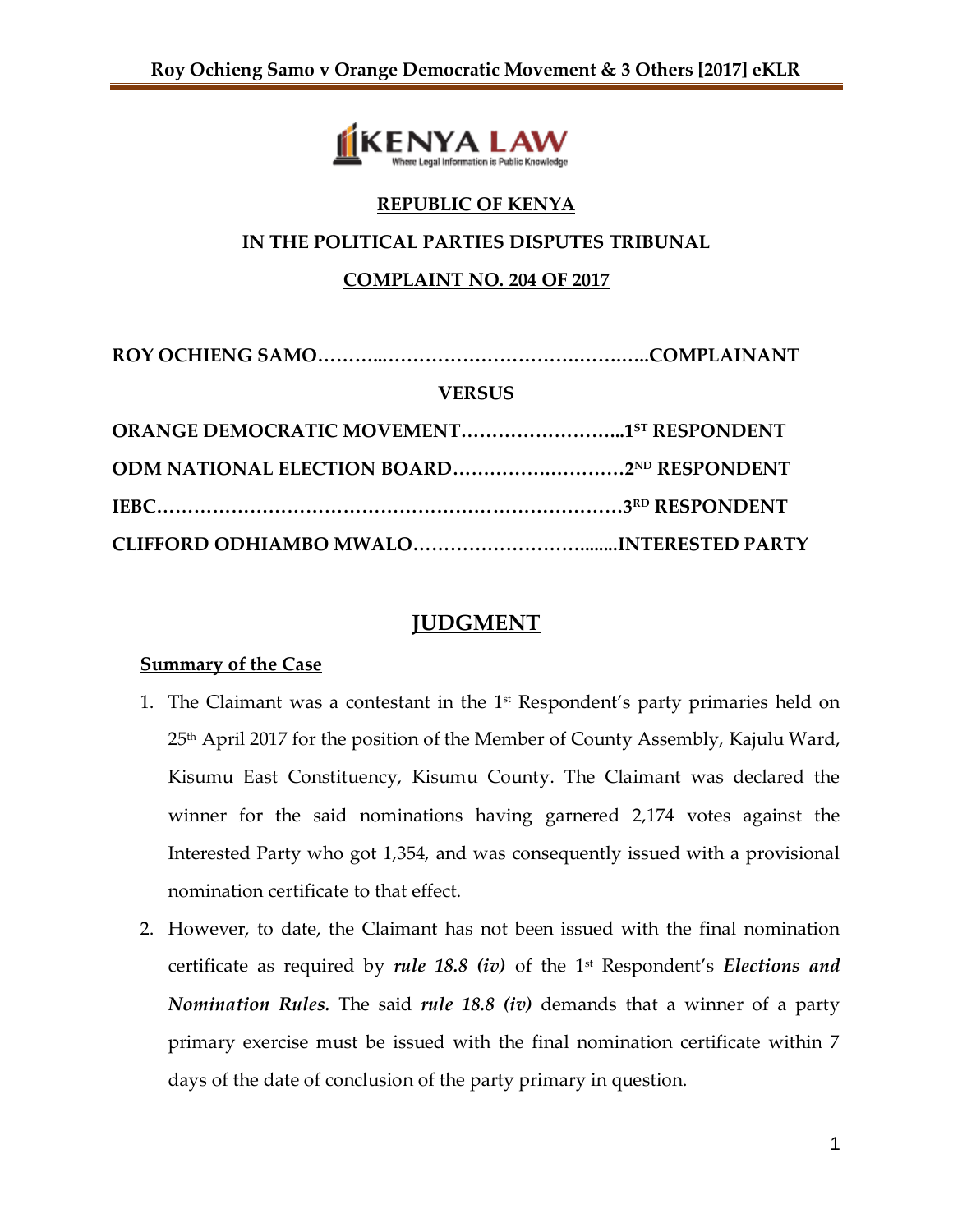- 3. The Claimant further explained that his victory was not challenged by anybody before the 1<sup>st</sup> Respondent's County Appeals Tribunal although the Claimant later learnt that  $1<sup>st</sup>$  Respondent had issued the Interested Party herein with the final nomination certificate. This meant that there being no dispute against the Claimant, the Claimant should have been the one to be issued with the final nomination certificate; not the Interested Party.
- 4. The Claimant's attempts to bring the same to the attention of the  $2<sup>nd</sup>$  Respondent have not borne any fruits to date. He has now come to this Tribunal for the following reliefs:
	- a) A declaration that the Claimant is the bone fide  $1<sup>st</sup>$  Respondent's nominee for the position of the Member of County Assembly, Kajulu Ward, Kisumu East Constituency, Kisumu County.
	- b) A declaration that the award of the nomination certificate to the Interested Party or any other person, other than the Claimant, as the candidate for the position of the Member of County Assembly, Kajulu Ward, Kisumu East Constituency, Kisumu County, if any, is null and void.
	- c) An order restraining the 1<sup>st</sup> and  $2<sup>nd</sup>$  Respondents from presenting the name of the Interested Party to the 3rd Respondent as the duly nominated Member of County Assembly, Kajulu Ward, Kisumu East Constituency, Kisumu County.
	- d) An order compelling the Interested Party to issue the Claimant with the final nomination certificate for the position of the Member of County Assembly, Kajulu Ward, Kisumu East Constituency, Kisumu County.
- 5. In response, the Interested Party opposed the Claimant's assertions terming them as being baseless and without justification considering that the Claimant did not file his complaint with the  $1<sup>st</sup>$  Respondent's Special County Appeals Tribunal. He has prayed for the dismissal of the Claimant's case forthwith.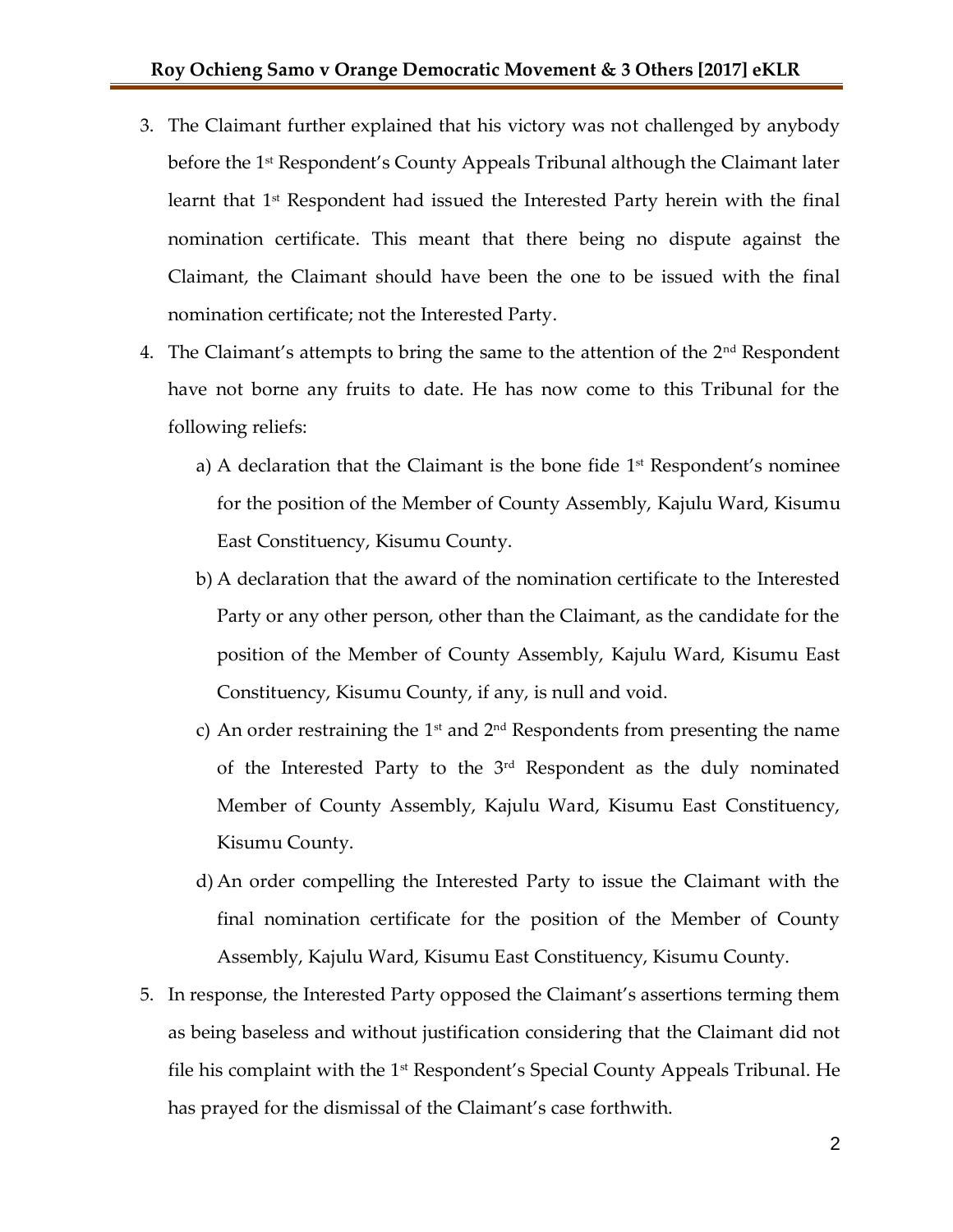#### **Issues for Determination**

6. The primary issue is whether the  $1<sup>st</sup>$  and  $2<sup>nd</sup>$  Respondents were justified in denying the Claimant final nomination certificate and instead issuing the same to the Interested Party herein.

## **Analysis**

- 7. The whole issue in this matter turns on the provisions of *Article 38* of the *Constitution of Kenya, 2010,* which guarantees the right of every citizen to make political choices, which includes the rights to form and participate in the activities of a political party. In this regard, one has the right to take part in a free, fair and regular elections based on universal suffrage and the free expression of will to vie for any office of any political party to which such a person is a member.
- 8. To this end, *Article 91 (1) (d)* of the Constitution specifically obligates political parties in Kenya to abide by the democratic principles of good governance, promote and practice democracy through regular, fair and free elections within the party.
- 9. To fulfil these constitutional requirements, *section 9* of the *Political Parties Act, 2011* read together with the *Second Schedule* of the same sets out the key issues that must be contained in the constitutions of all duly registered political parties in Kenya. The relevant point for our purposes in the matter is the rule that a political party constitution must establish guidelines for, among other things, the nomination of candidates for elections.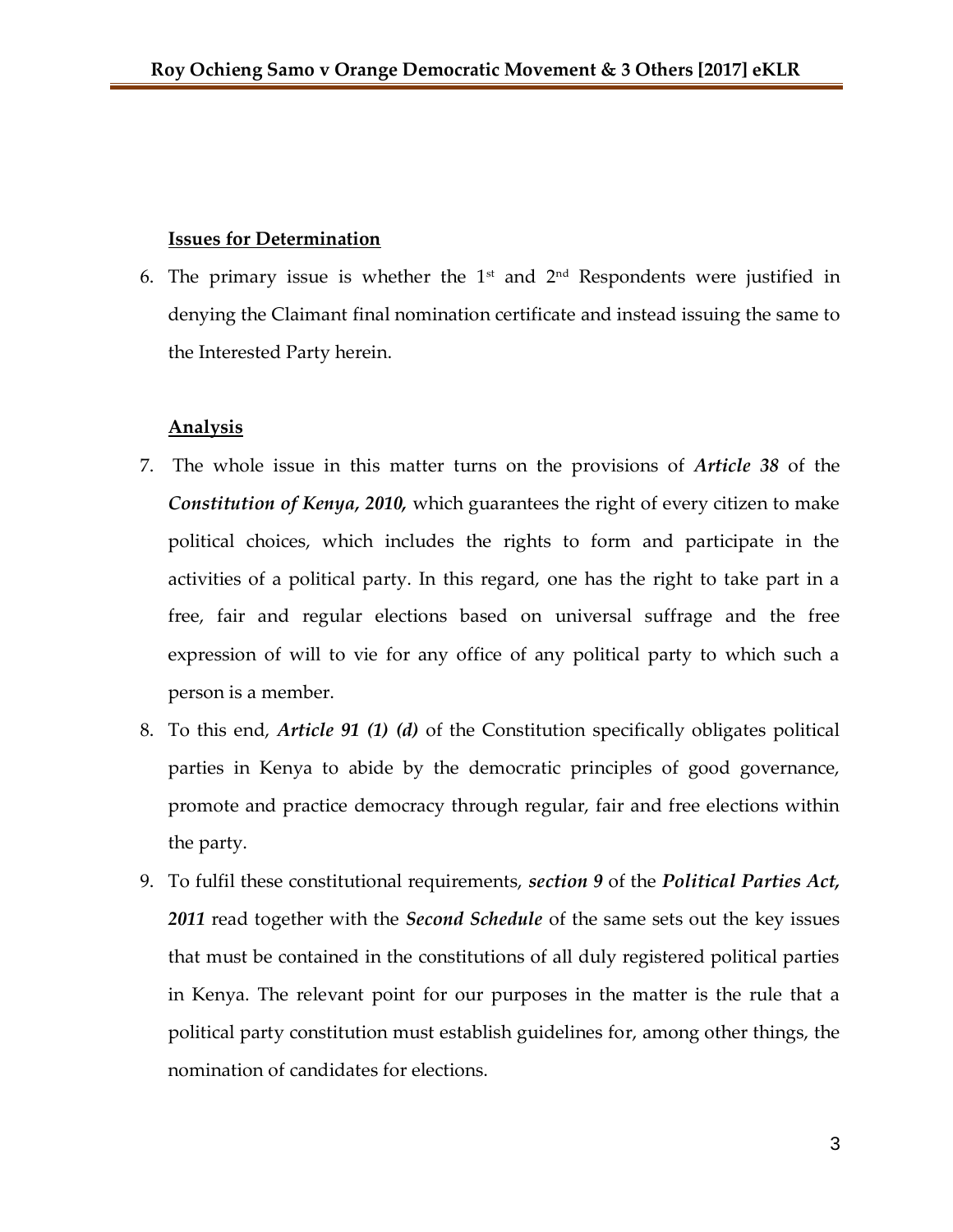10. The 1 st Respondent's nomination procedures in *rule 18.8 (iv)* demands that a winner of a party primary exercise ought to be issued with the final nomination certificate within 7 days of the date of conclusion of the party primary in question in the absence of a complaint against a nominee. The rule stipulates,

"*Upon receipt of the certified copy of the certificate of return from the County Elections Appeal Board and where no appeal has been lodged at the National Elections Appeals Tribunal, the NEB shall proceed to process and issue the nomination certificate to the declared winner within seven (7) days of the primaries or determination of a dispute."*

- 11. Indeed, the Claimant had legitimate reasons to expect, in the absence of any dispute pending against him, the 1<sup>st</sup> and 2<sup>nd</sup> Respondent herein to issue him with the final nomination; not the Interested Party, upon the expiry of stipulated seven-day period for the position of the Member of County Assembly, Kajulu Ward, Kisumu East Constituency, Kisumu County having been declared the winner for the same.
- 12. For the reasons advanced above, this Tribunal is persuaded by the Claimant's arguments that the  $1^{\text{st}}$  Respondent went against its own party rules when it failed to issue the Claimant with the final nomination certificate but instead issued the same to the Interested Party who, in any case, lost to the Claimant. In other words, we find no justification in the actions of the 1<sup>st</sup> Respondent denying the Claimant the final nomination certificate and instead issuing the same to the Interested Party herein.

## **Orders**

- 13. In the premises, this Tribunal orders as follows:
	- *a) That the Claimant's case be and is hereby allowed.*